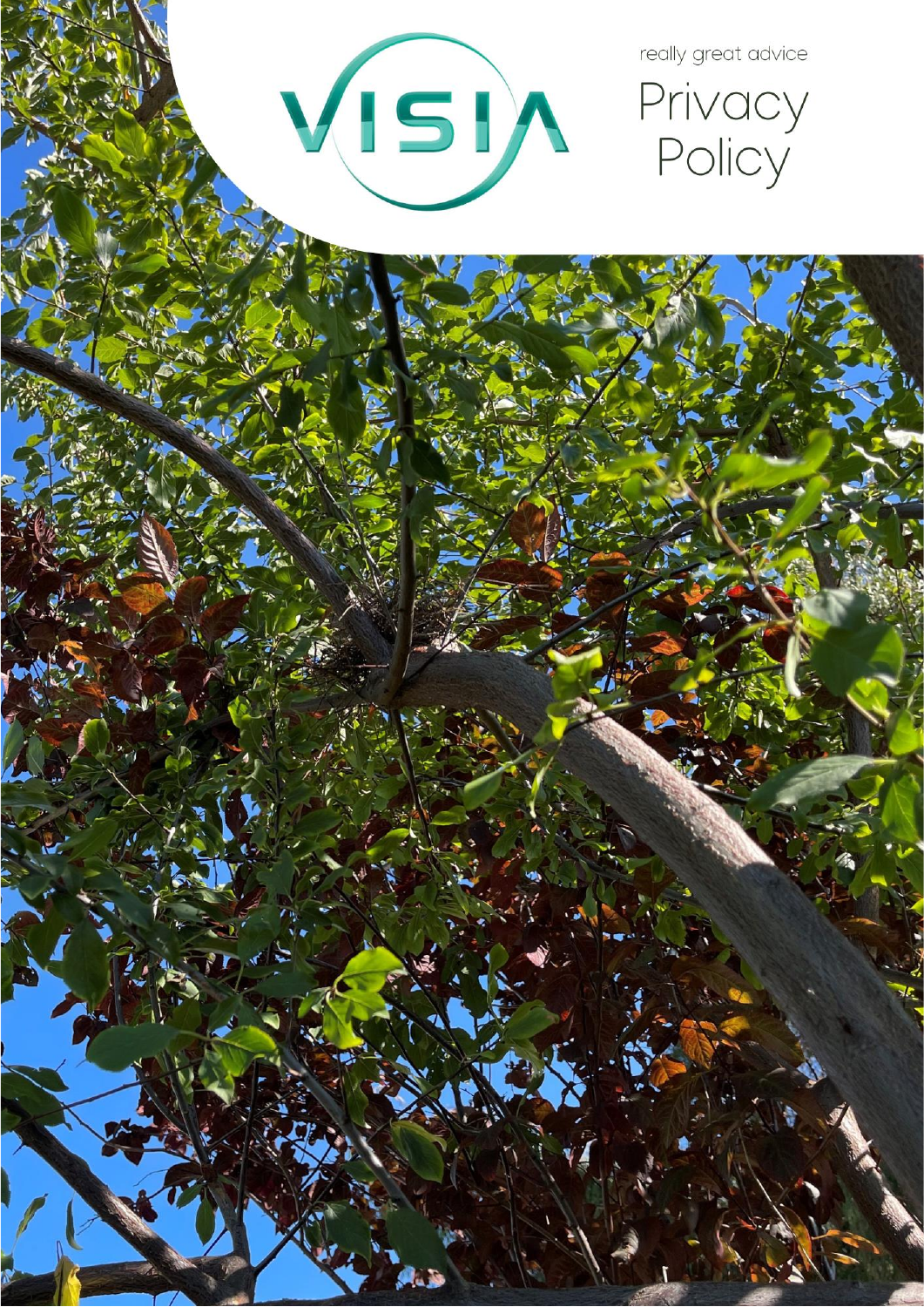



# Privacy Policy Statement

# Your privacy is important to us

Visia Licensee Service Pty Ltd ('Visia') respects your privacy and is committed to protecting your privacy. At Visia, we understand the importance you attach to information that identifies you (your 'personal information') and we want to help you protect it.

This statement outlines our policy on how we manage the personal information we hold about our customers.

We respect the confidentiality of information and the privacy of individuals. We are bound by the National Privacy Principles contained in the Commonwealth Privacy Act.

Our Privacy Policy Statement will be reviewed from time to time to take account of new laws and technology, changes to our operations and practices and to make sure it remains appropriate to the changing environment. Any information we hold will be governed by our most current Privacy Policy Statement.

#### Our privacy policy is based on openness

We are committed to being open about how we use personal information.

Where our documents ask for personal information, we will generally state the purposes for its use and to whom it may be disclosed.

# How we collect personal information from you

We will only collect personal information which you have voluntarily provided to us or consented to us collecting the information. We may collect personal information about you in a variety of ways, for example:

- When you visit or use our website;
- When you receive our Financial Services Guide (FSG)
- When you agree to our services;
- When you register for secure access to our website and login to your account on our website (if applicable);
- When you contact us or our associated entities, for example by mail, email or telephone;
- When you apply for employment with us; and
- From third party entities, such as law enforcement agencies and other government or regulatory bodies.

From time to time, you may be able to visit our website or deal with us anonymously or by pseudonym. However, we require certain personal information to be able to provide you with the services and information you request. If you do not provide us with certain personal information, we may not be able to provide you with access to those services or respond to your request.

# Why do we collect personal information?

We are compelled by Australia laws (Corporations Act 2001 and regulatory framework) to collect personal information about you if you seek our services. Our business is to provide financial planning advice and other services to help individuals understand their financial needs and make financial and investment decisions. To do this effectively, we need to collect certain personal information.

# What kind of personal information do we ask for?

Because of the nature of the services provided, government regulations and taxation laws, we ask for a range of personal information from our customers.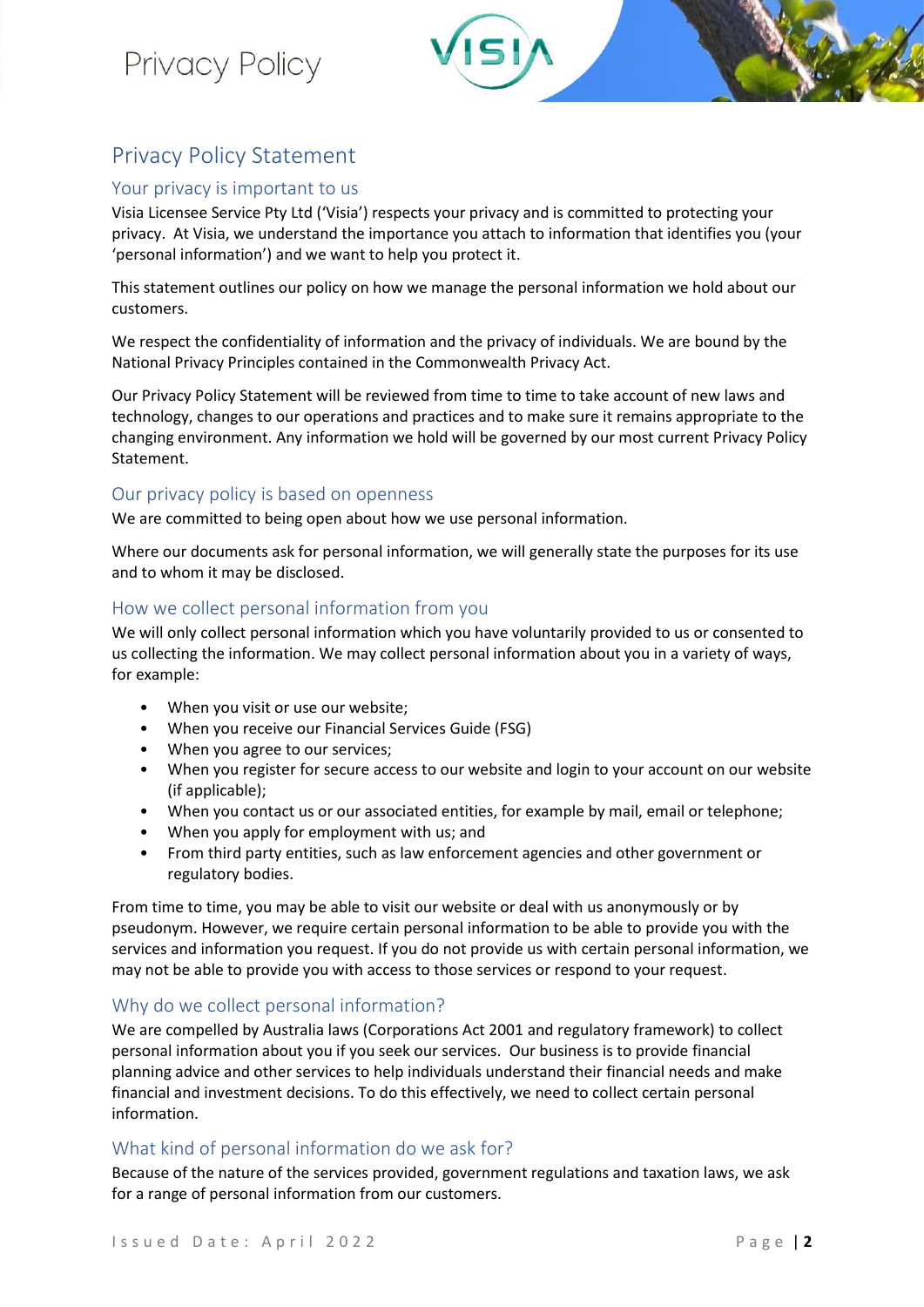

The type of personal information we may collect from you includes (but is not limited to):

- Names, address, email, phone numbers and job titles;
- Information in documents such as passport or driver's licence;
- Tax File Numbers (TFNs) and other identification numbers such as Medicare number;
- Date of birth and gender;
- Financial information;
- Details of superannuation and insurance arrangements;
- Sensitive information (with your consent), such as health information or membership details of professional or trade associations or political parties;
- Bank account details, shareholdings and details of investments;
- Educational qualifications, employment history and salary;
- Visa or work permit status; and
- Personal information about your spouse and dependants

We obtain most of the information directly from our customers in the course of providing financial planning advice and ongoing customer service. We may also obtain information from other sources.

We may ask for other information voluntarily from time to time (for example, through market research, surveys or special offers) to enable us to improve our service or consider the wider needs of our customers or potential customers.

If you choose not to provide the information, we need to fulfil your request for a specific service, we may not be able to provide you with the requested service.

#### How do we use this information and who may we disclose it to?

Visia and our associated entities will use the information you supply for the purpose of providing you with the service(s) agreed under our engagement, such as financial planning or investment services.

We may also use the information we collect for our internal business and management processes (for example, accounting or auditing purposes), monitoring and improving our website, keeping you informed about our services and company news, and for any other purposes that would be reasonably expected by you and to allow us to comply with our obligations under the law.

Unless you are informed otherwise, the personal information we hold is used to enable us to provide you with the services that you have requested, to review your ongoing needs, to enhance customer service and available options and giving you ongoing information or opportunities that we believe may be relevant to your financial needs and other circumstances.

Depending on the service concerned and particular restrictions on sensitive information, this means that personal information may be disclosed to:

- our service providers and specialist advisers who have been contracted to provide us with administrative, financial, insurance, research or other services
- insurers, credit providers, courts, tribunals and regulatory authorities as agreed or authorised by law
- credit reporting or reference agencies or insurance investigators
- anyone authorised by the individual to whom the personal information belongs.

Generally, we require that organisations who handle or obtain personal information as service providers to us acknowledge the confidentiality of this information, undertake to respect any individual's right to privacy and comply with the National Privacy Principles and this policy.

Important Notice: in the event that the processing or use of your personal information involves the disclosure of any information outside Australia, you acknowledge that by providing us with your personal information, you consent to such overseas disclosure. By consenting to such disclosure, you acknowledge and accept that: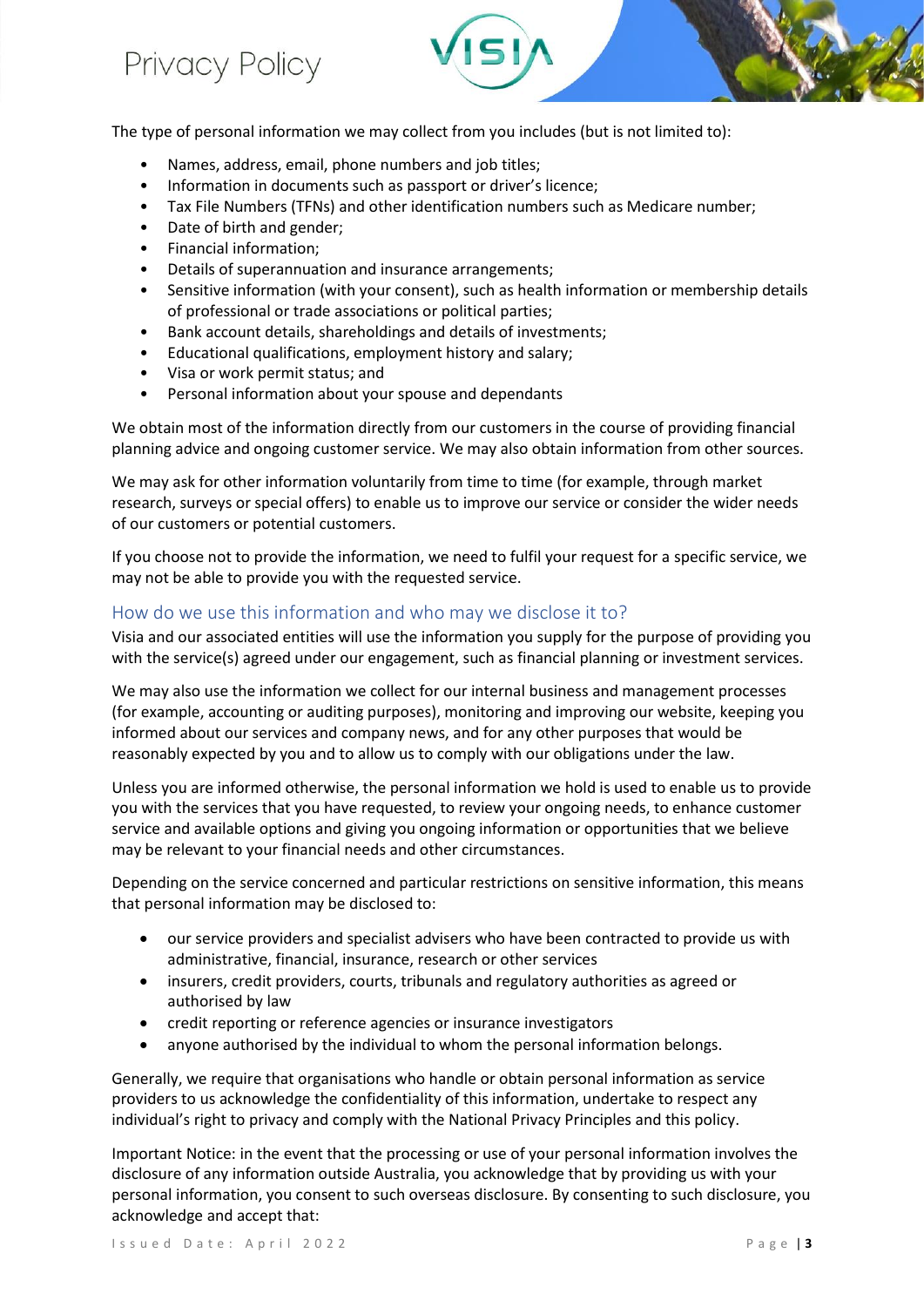# Privacy Policy

- Visia will not be accountable under the Privacy Act 1988 (Cth) for any breach of your privacy by the overseas recipient; and
- You will not be able to seek redress under the Privacy Act 1988 (Cth) for any breach of your privacy by the overseas recipient.

Visia and its associated entities shall not knowingly provide personal information to any third party for any other purpose without your prior consent unless ordered to do so by a law enforcement body, court of law or other governmental or regulatory body or agency.

#### Sensitive information is subject to greater restrictions

Some personal information we hold is 'sensitive'.

Sensitive information relates to a person's racial or ethnic origin, membership of political bodies, religions or trade unions, sexual preferences or activities, criminal record, state of health and medical history.

The way we use tax file numbers and information received from a credit reporting agency about an individual is also restricted by law.

Sensitive information is usually needed for applications for death, sickness and disability insurance and to manage claims on those products. It may also be relevant to credit and other applications. It is our policy that sensitive information will be used and disclosed only for the purposes for which it was provided, unless the customer agrees otherwise, or the use or disclosure of this information is allowed by law. Documents asking for sensitive information will explain this.

# Management of personal information

Our staff who handle personal information are trained to respect the confidentiality of customer information and the privacy of individuals. We regard breaches of your privacy very seriously and will impose appropriate penalties, including dismissal.

We will manage the collection, use and disclosure of personal information in accordance with this statement and the Privacy Act.

#### How do we store personal information?

Safeguarding the privacy of your information is important to us, whether you interact with us personally, by phone, mail, over the internet or other electronic medium. We hold personal information in a combination of secure computer storage facilities and paper-based files and other records, and take steps to protect the personal information we hold from misuse, loss, unauthorised access, modification or disclosure.

We may need to maintain records for a significant period of time. However, when we consider information is no longer needed, we will remove any details that will identify you or we will securely destroy the records.

# Data breach notification

Under the Privacy Amendment (Notifiable Data Breaches) Act 2017 (Cth), Visia is required to give notice to the Office of the Australian Information Commissioner (OAIC) and affected individuals of an "eligible data breach". This means that if we hold personal information about you, and there is unauthorised access to or disclosure of your personal information, and if you, as the "affected individual" would be likely to suffer serious harm from this access or disclosure, we must notify both you and the OAIC.

"Serious harm" could include identity theft, threats to physical safety, economic and financial harm, harm to reputation, embarrassment, discrimination or harassment. The test is whether a "reasonable person" would expect you to suffer serious harm.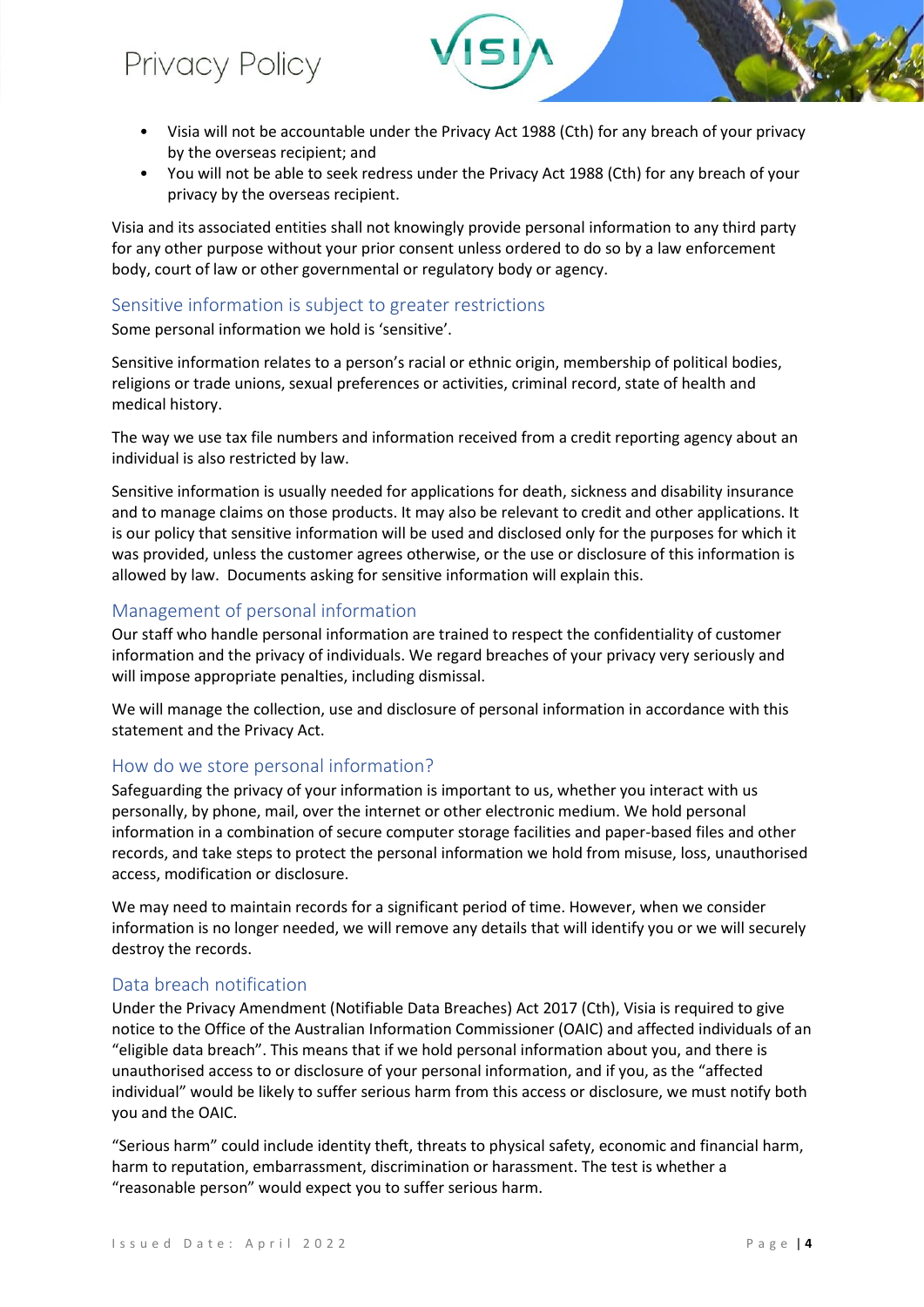If you are likely to suffer serious harm from a data breach, we will notify you of:

- The nature of the eligible data breach (i.e. how the information was accessed or disclosed);
- The type of information that was accessed or disclosed;
- The steps that we have taken to control or reduce the harm, and those that we plan to take;
- Any assistance we can offer you, such as arranging for credit monitoring;
- Anything that we can suggest you can do to assist yourself or mitigate the harm;
- Whether the breach has also been notified to the OAIC;
- How you can contact us for information or to complain; and
- How to make a complaint with the OAIC.

Privacy Policy

We will notify you using the same method that we usually use to communicate with you. If it is not practicable for us to notify you personally, we will publish the notification on our website.

There are some circumstances in which we do not have to notify you of a data breach. These include:

- Where we have taken remedial action before any serious harm has been caused by the breach;
- If you have been notified of the breach by another entity;
- If notification would be inconsistent with Commonwealth secrecy laws; or
- Where the OAIC declares that notification does not have to be given.

Depending on the nature of the breach and the harm, we will also consider informing other third parties such as the police or other regulators or professional bodies.

#### How do we keep personal information accurate and up-to-date?

We endeavour to ensure that the personal information we hold is accurate and up-to-date. We realise that this information changes frequently with changes of address and other personal circumstances. If you consider that any personal information, we hold about you is not accurate or up to date, you can ask us to update this information by contacting us.

You have the right to check what personal information we hold about you.

Under the Commonwealth Privacy Act, you have the right to obtain a copy of any personal information which we hold about you and to advise us of any inaccuracy. The Act does set out some exceptions to this.

To make a request, you will need to complete an application form verifying your identity and specifying what information you require.

We will acknowledge your request within 14 days and respond promptly to it. We may charge a fee to cover the cost of verifying the application and locating, retrieving, reviewing and copying any material requested. If the information sought is extensive, we will advise the likely cost in advance and can help to refine your request if required.

#### What if you have a privacy complaint?

If you consider that any of our actions breaches this Privacy Policy Statement or the National Privacy Principles or otherwise doesn't respect your privacy, you can make a complaint. This will be acted upon promptly.

To make a privacy complaint, please use the details in the 'Contact Us' section of our website to let us know.

If you are not satisfied with our response to your complaint, you can telephone the Commonwealth Privacy Commissioner's hotline on 1300 363 992.